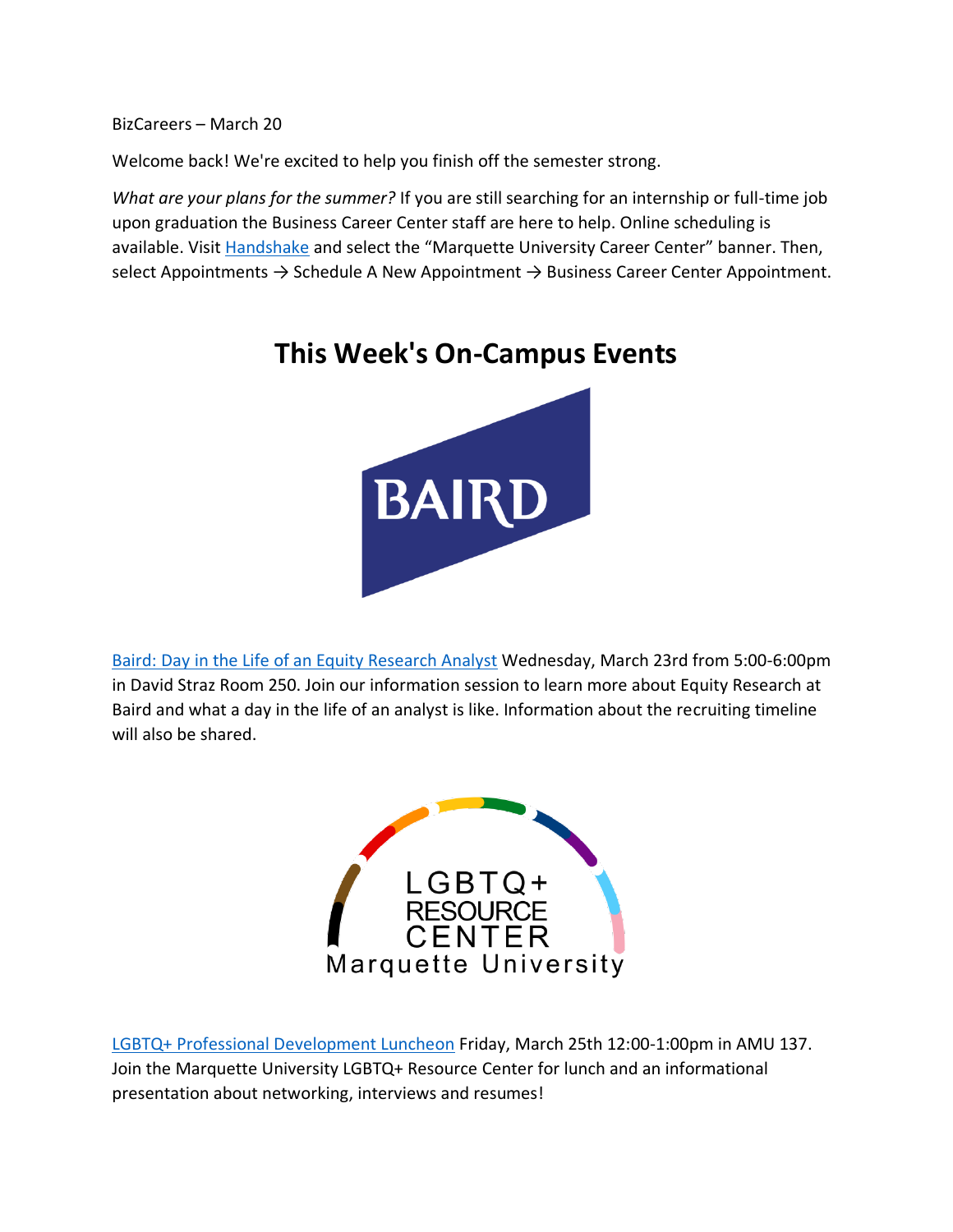Save the Date: Upcoming Events



**THURSDAY, MARCH 31:** Life After Marquette, 5:00-6:00pm in AMU 163. Calling all soon-to-begraduates! Have questions about life after Marquette? Hear from experts on personal finance & benefits, nutrition, and emotional wellness who will share their knowledge to help you transition. Food will be provided.

**THURSDAY, APRIL 7:** Human Resources Roundtable and Networking Event, 5:30-7:30pm in AMU. The student Human Resources Management Organization invites you to attend the Annual HR Roundtable and Networking Event on Thursday, April 7 from 5:30pm - 7:30pm. This event is recommended for all students, including freshman and sophomores, interested in learning about or pursuing careers in HR. The is a great opportunity to meet and network with employers over light refreshments. **[Register now!](https://marquette.joinhandshake.com/career_fairs/31467/student_preview?token=SWPc1mX8Q72ncIjj3QEZJqhFtXhc5p88UlopwIaOIX1rlgtSHJey7g)**

# **Virtual Events**

*Monday, March 21* [Morgan Stanley Research Learning Series: Ideas, Innovations and Insights](https://marquette.joinhandshake.com/events/973606/share_preview) [GE NSBE48 Pre-Event: GE--Building a World that Works](https://marquette.joinhandshake.com/events/1002596/share_preview)

*Tuesday, March 22* [Goldman Sachs 2022 Global Markets Virtual 101](https://marquette.joinhandshake.com/edu/events/990984) [McKinsey & Company APD Recruiter Office Hours](https://marquette.joinhandshake.com/events/998538/share_preview) [Aflac Summer 2022 Sales Internship Info Session](https://marquette.joinhandshake.com/events/1005563/share_preview) [Google Presents: Beyond Software Engineering at Google](https://marquette.joinhandshake.com/events/992952/share_preview)

*Wednesday, March 23* [Morgan Stanley Women Who Inspire Series -](https://marquette.joinhandshake.com/events/993748/share_preview) Women in Banking Workshop [Uline Women in Technology: Breaking Down Barriers](https://marquette.joinhandshake.com/events/999638/share_preview) [Morgan Stanley Virtual Client Solution Info Session](https://marquette.joinhandshake.com/events/1002075/share_preview)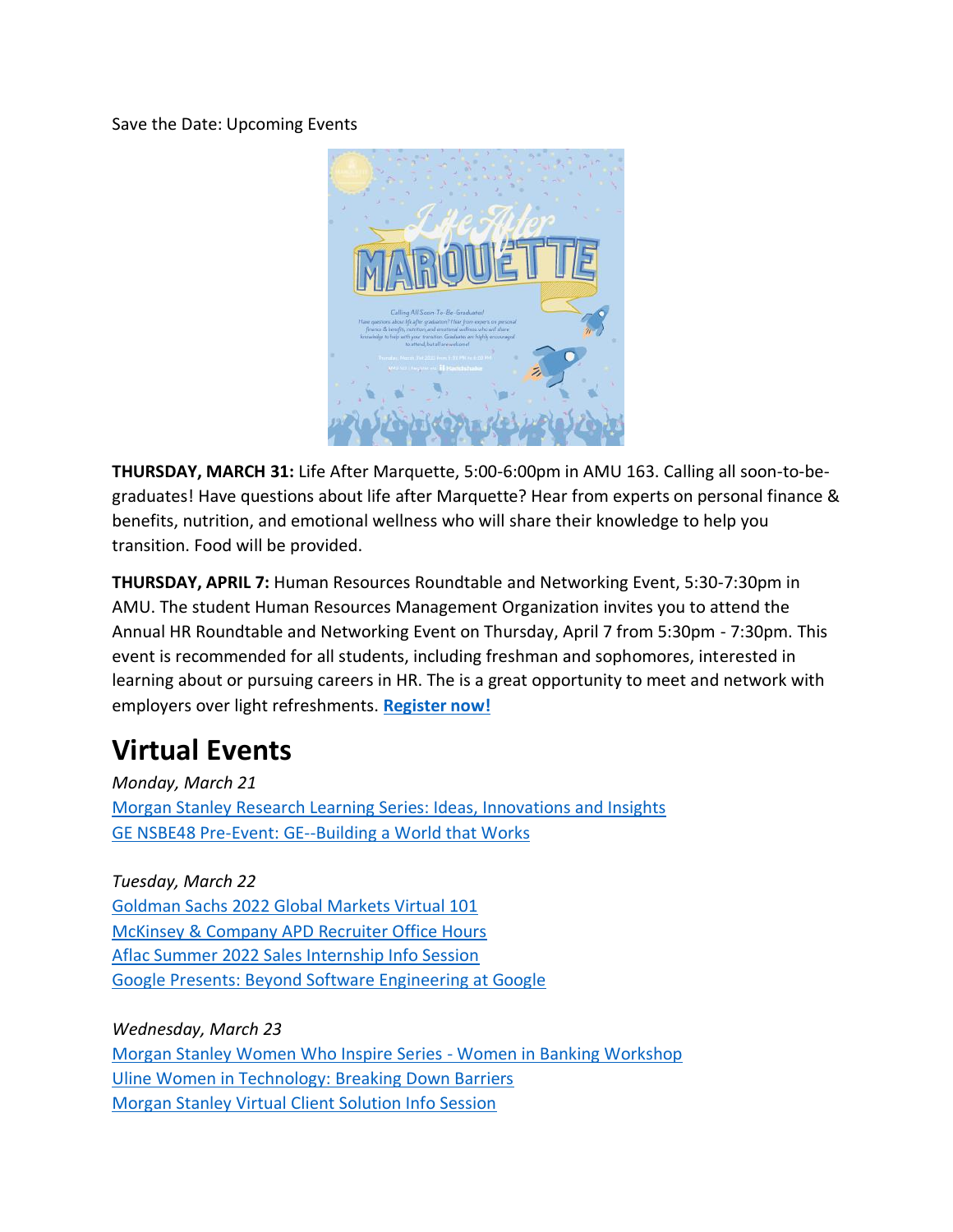[Raymond James Supervision Development Program Info Session](https://marquette.joinhandshake.com/events/993135/share_preview) [Morgan Stanley Virtual Client Solutions Info Session](https://marquette.joinhandshake.com/events/1006544/share_preview) [Fidelity Investments Fixed Income Investing](https://marquette.joinhandshake.com/events/998314/share_preview) [Morgan Stanley 2022 Public Finance 101 Info Session](https://marquette.joinhandshake.com/events/1001160/share_preview)

*Thursday, March 24* [Federal Reserve Bank of New York Early Career Insights Webinar](https://marquette.joinhandshake.com/events/999603/share_preview) [Echo Global Logistics Account Management: A Career in Logistics](https://marquette.joinhandshake.com/events/1001889/share_preview) [Marketing Careers @ Uline -](https://marquette.joinhandshake.com/events/991033/share_preview) Panel Q & A [Verizon Business Sales Career Info Session](https://marquette.joinhandshake.com/events/1000481/share_preview) [Morgan Stanley Bank Resource Management Info Session](https://marquette.joinhandshake.com/events/964176/share_preview)

*Friday, March 25* [BIG EAST Sports Marketing Summit](https://marquette.joinhandshake.com/events/993095/share_preview) [Pro Football Hall of Fame "Before the Snap" ft. Matt Mango](https://marquette.joinhandshake.com/events/994109/share_preview) [Columbia University National Student Data Corps -](https://marquette.joinhandshake.com/events/996425/share_preview) Data Science Career Panel

We offer highlighted business-aligned events. Review [Handshake](https://marquette.joinhandshake.com/edu/events) for a full list.

# **Employer Spotlight – SynFiny**



SynFiny Advisors was founded to help clients tired of the "big sell" and the "big solution". Our idea was to harness experienced managers and executives who know how things are supposed to work and can get things done. SynFiny brings these professionals to bear on client problems. They put practical knowledge and experience to work to improve our client's processes, organizations and bottom line results.

## **[Apply now on Handshake for their Junior Advisor position!](https://marquette.joinhandshake.com/jobs/5269807/share_preview)**

### **Need a quiet space to study?**

Reserve a room. Students may reserve a College of Business Administration 2nd floor space to complete virtual interviews or meet with an employer. The March sign-up is availabl[e here.](https://www.signupgenius.com/go/10c044fada92ba5f85-location) If the sign-up is full for the date and time you need, please email